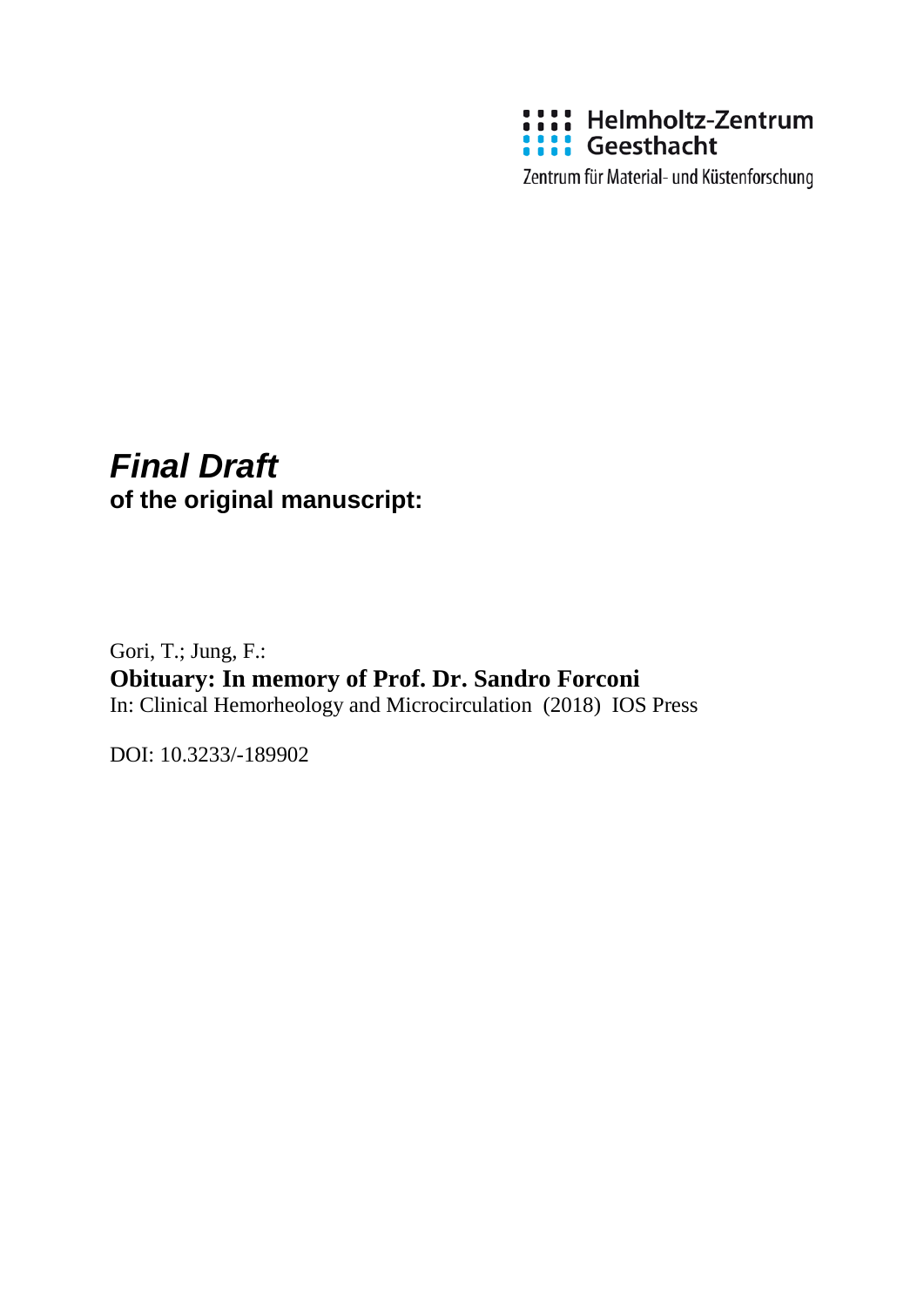## **In memory of Prof. Dr. Sandro Forconi**

Professor Sandro Forconi, born 1938 in Siena, Italy, passed away in his home on the 15th of November, 2017. He was a past President of the Italian and the European Society of Hemorheology and Microcirculation, past and honorary Editor-in-Chief of Clinical Hemorheology and Microcirculation, and past recipient of the Fåhraeus Medal. He was an internationally known internal medicine physician, an estimated pioneer of Clinical Hemorheology, and a respected mentor for generations of young physicians in his home University in Siena. He was also an effortless champion of international cooperative programs: together with his wife Laura, he founded the Siena-Toronto center, which represented for over twenty years the most active international cooperation of the University of Siena. Among the guests of the Siena-Toronto center were, along with hundreds of students, the Governor General, the Foreign Affair minister, and numerous internationally acclaimed writers. In acknowledgement of the excellence of this cooperation, Laura and Sandro Forconi received the Arbor Award of the University of Toronto.

Sandro Forconi lived a full life with his enlarged family and was very much respected in his city. In 2006, his contrada, the Istrice, nominated him for the Mangia d´Oro, the most prestigious award of the city of Siena, which he received a year later.



Prof. Sandro Forconi

As son of a physician, Prof. Forconi graduated 1962 in human medicine at the University of Siena, Italy, where he received his Abilitazione and later became Professor of Internal Medicine. He was founder of the Specialty school of Geriatrics, and Director of the Institute for Internal Medicine for many years. After his retirement, he became Emeritus in 2009.

Of all his works, he was proud of his classification of hyperviscosity syndromes, a classification that remains valid more than thirty years after he